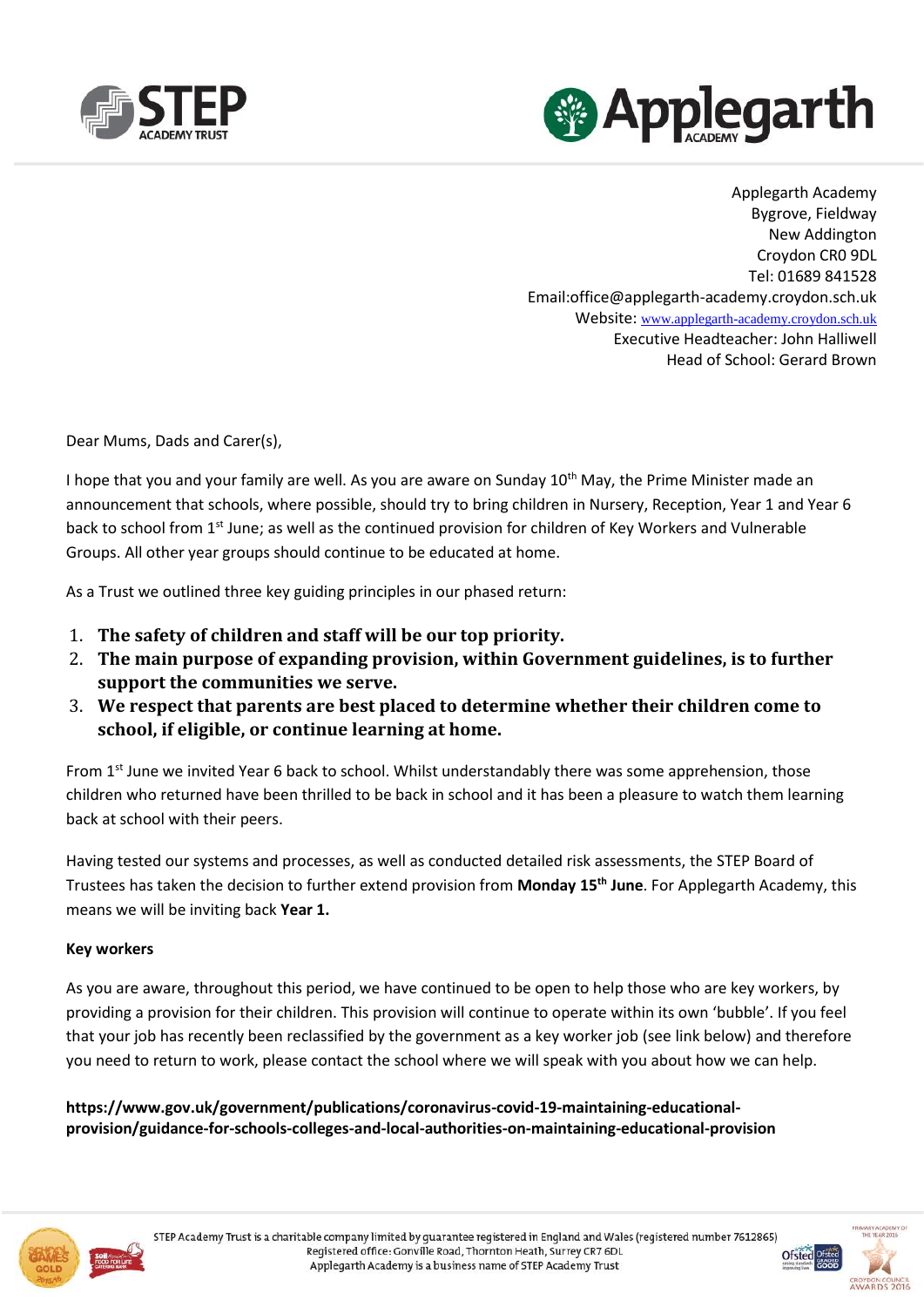



The situation in school will be reviewed daily and all Government guidance will be adhered to. Following the successful return of Year 6 and Year 1, further details will follow inviting in other named year group(s) in early July if we have the capacity to do so.

# **Please remember that at all times, we will continue to respect that parents are best placed to determine whether their children come to school, if eligible, or continue learning at home.**

In addition to our extensive safety and hygiene measures across all of our sites, we have commenced weekly staff testing starting on Tuesday 9th June to ensure that we are able to track and trace the potential spread of the virus quickly.

Whilst I understand that this is an unknown and unsettling time, I am sure you will agree that the safety of our pupils must come first.

In order for us to increase the number of children attending school as safely as possible and to fulfil Government guidelines, we will have to adhere to some changes/additions to daily routines and school procedures. In order to support us in preparing your child/ren and aid a smoother transition, please will you talk your child/ren through the following before they arrive back at school on their allocated date.

### **Smaller class sizes or 'bubbles'**

We will be dividing the children into smaller groups, with a maximum of 15 children, which we will call 'bubbles'. These bubbles will stay separate throughout the entire school day and will not mix with the other bubbles at any time. Each bubble will have consistent staff working with them. All medication specific to your child will continue to be accessible to your child.

### **Staggered drop off and pick up times**

In order to avoid mixing the class bubbles and to maintain social distancing between parents/carers, we will need to put in place staggered times for drop off and pick up times. Please could I ask that you arrive **promptly** at your allotted time and that you take responsibility for ensuring you are socially distancing from other families. If we extend our provision to other year groups and you are bringing siblings who are in different bubbles, we will make an exception and you will be able to bring them both together but they must still enter the building through their



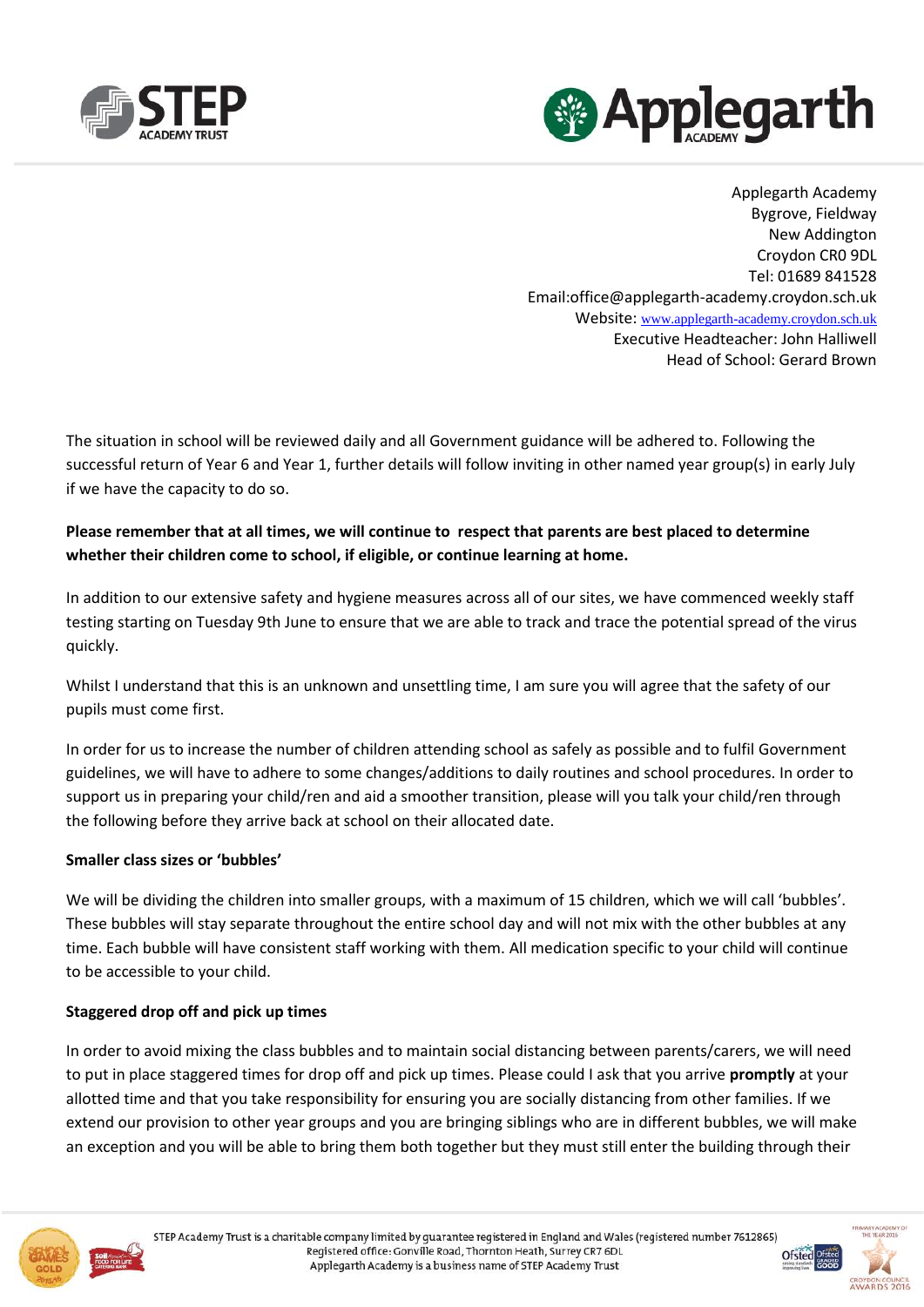



allocated entrance. The allocated drop off and pick up time and entrance will be communicated to you closer to the time. Please could only 1 parent or carer bring or collect your child/ren; this will help to minimise risk further.

### **Uniform**

From Monday 1<sup>st</sup> June, we have expected children to come to school dressed in their school uniform and this expectation will continue. If there is a situation where this is not going to be possible, please let us know in advance. For example, your child has grown out of their uniform and shops have been closed.

### **Playground**

The outdoor climbing frames and equipment will be cordoned off and out of use to the children. Children will be allocated areas of the playground which they will occupy with only members of their 'bubble.'

### **Changes to timetables/new routines**

In order to ensure we fulfil Government Health and Safety guidelines as well as avoiding mixing bubbles, there will be changes to the organisation of the day and timetables. We will spend much of the first days back talking the children through these, explaining the reasons why and ensuring they feel comfortable and confident about the routines. These will include:

- $\triangleright$  The school building will be zoned off and children in their bubbles will only be able to access their part of the building as well as only using the toilets allocated to them;
- $\triangleright$  Each bubble will be based in one classroom and they will only use this classroom, the playground and the corridor to travel to and from their classroom;
- $\triangleright$  All children will be encouraged to space out where possible and when working on focused tasks, will be spread out at separate tables;
- $\triangleright$  All soft furnishing, excess furniture and unnecessary equipment will be removed from classrooms to limit the number of surfaces and to aid frequent cleaning;
- $\triangleright$  Children will be allocated their own table within their classroom which will be spaced away from other desks. They will be given a wallet with their own equipment which they will not share with others. Children will have the same table each day;



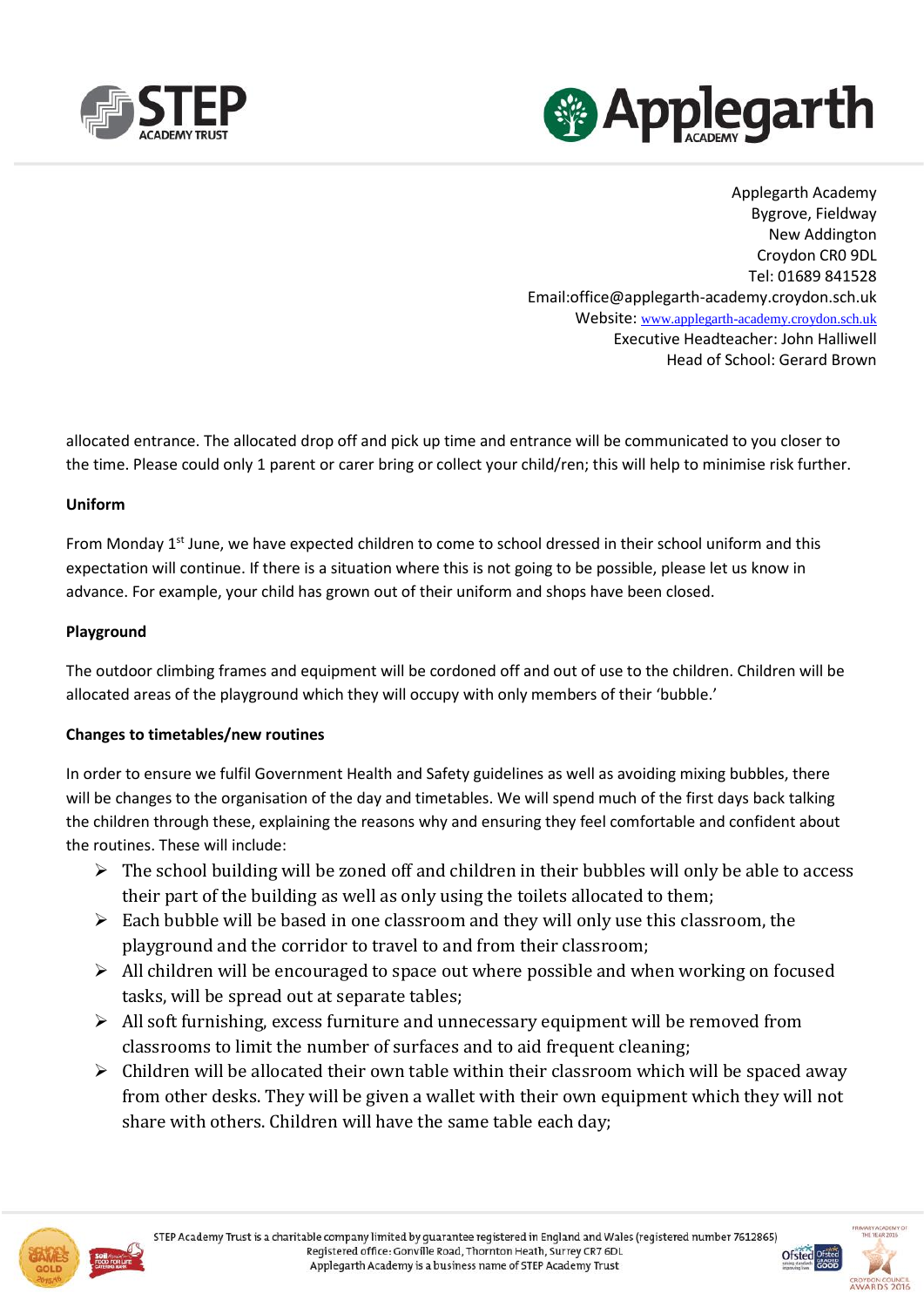



- Staff will be cleaning all surfaces and 'touch points' frequently throughout the day including toys in the early years as well as our thorough cleaning regime carried out by the premises team at the end of every day;
- $\triangleright$  Children will be encouraged to socially distance from each other and adults where possible but we understand that this will not always be possible;
- $\triangleright$  Children will eat lunch within their bubbles in the canteen. Each bubble will have a designated area and timing which is specific to them. Children will wash their hands for 20 seconds as soon as they arrive at school and then frequently throughout the day as well as using hand sanitizer;
- $\triangleright$  Each classroom will contain tissues and bins and children will be encouraged to 'catch it, bin it, kill it' should they sneeze or wipe their nose as well as being encouraged to not touch their faces.

## **Symptoms**

If you, your child or any member of your household displays any symptoms of Coronavirus, they must stay at home for 7 days. All other household members who remain well must stay at home and not leave the house for 14 days. The 14-day period starts from the day when the first person in the house became ill. The main symptoms are:

- a temperature above 37.5 degrees;
- a new continuous cough;
- loss of taste and smell.

If a child begins to display any of these symptoms while at school, they will be quickly but sensitively separated from other children and we will contact you to come and collect them. Your child will need to isolate for 7 days while any siblings will need to isolate for 14 days. All children who are attending school (and members of their household) will be eligible for a test and you can access this by either calling 111 or using the 111 online service.